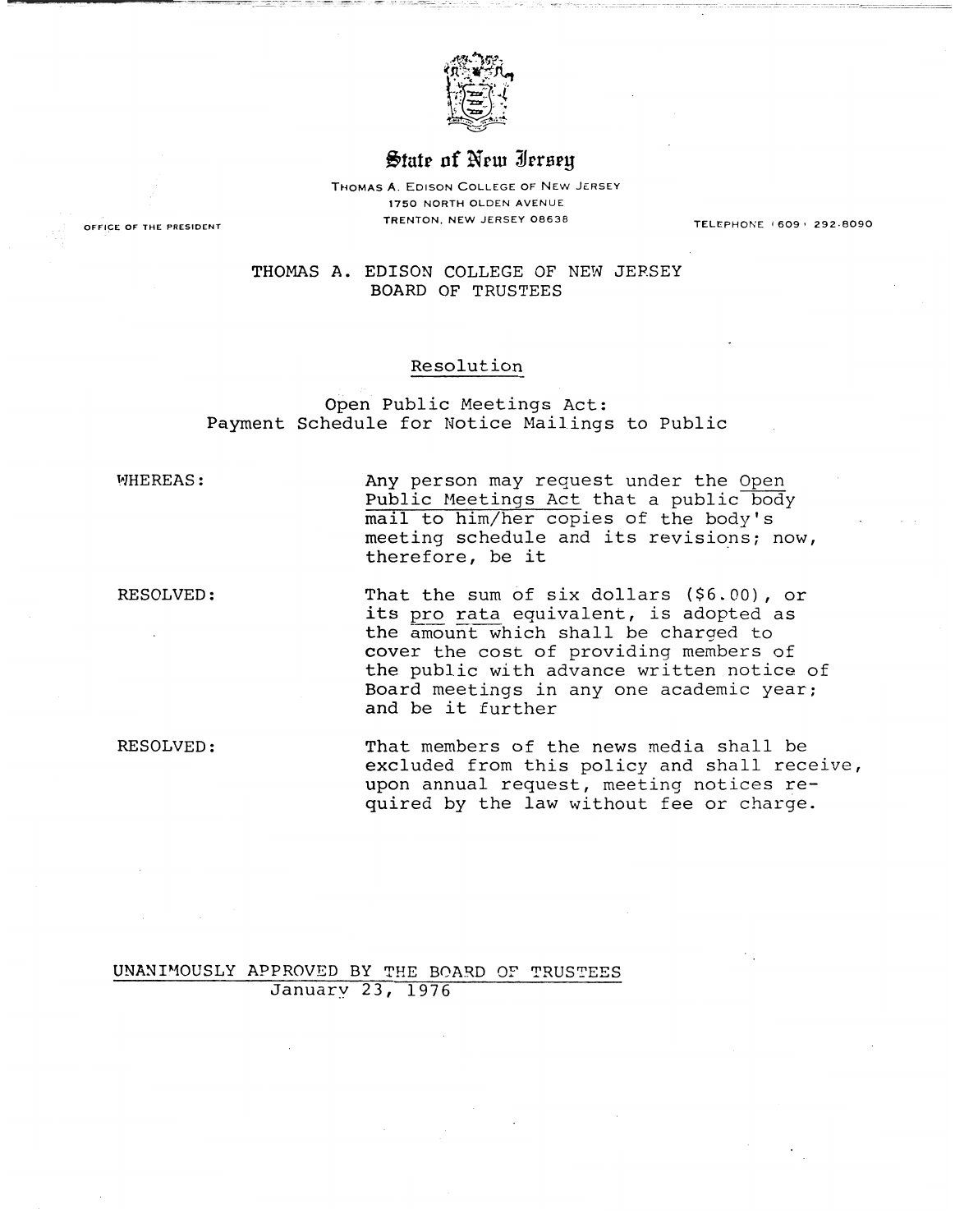

# State of New Iersey

THOMAS A. EDISON COLLEGE OF NEW JERSEY 1750 NORTH OLDEN AVENUE TRENTON, NEW JERSEY 08638 TELEPHONE (609, 292·6090

THOMAS A. EDISON COLLEGE OF NEW JERSEY BOARD OF TRUSTEES

### Resolution

Open Public Meetings Act: Newspaper Designation

WHEREAS:

The Open Public Meetings Act requires public bodies to send meeting notices to at least two newspapers which have the greatest likelihood of informing the public within the body's area of jurisdiction of its meetings; and

WHEREAS: One such newspaper must be designated the "official newspaper" of the body; now, therefore, be it

RESOLVED: That The Trenton Times, the Newark Star Ledger, and The Press are designated as newspapers to which meeting notices shall be sent; and be it further

RESOLVED: That The Trenton Times is designated as the "official newspaper" of the Board of Trustees; and be it finally

RESOLVED: That the Secretary of the Board of Trustees is instructed to file notice of these actions in accordance with the requirements of the Open Public Meetings Act.

### UNANH10USLY APPROVED BY THE BOARD OF TRUSTEES January 23, 1976

OFfiCE **OF** THE PRESIDENT

...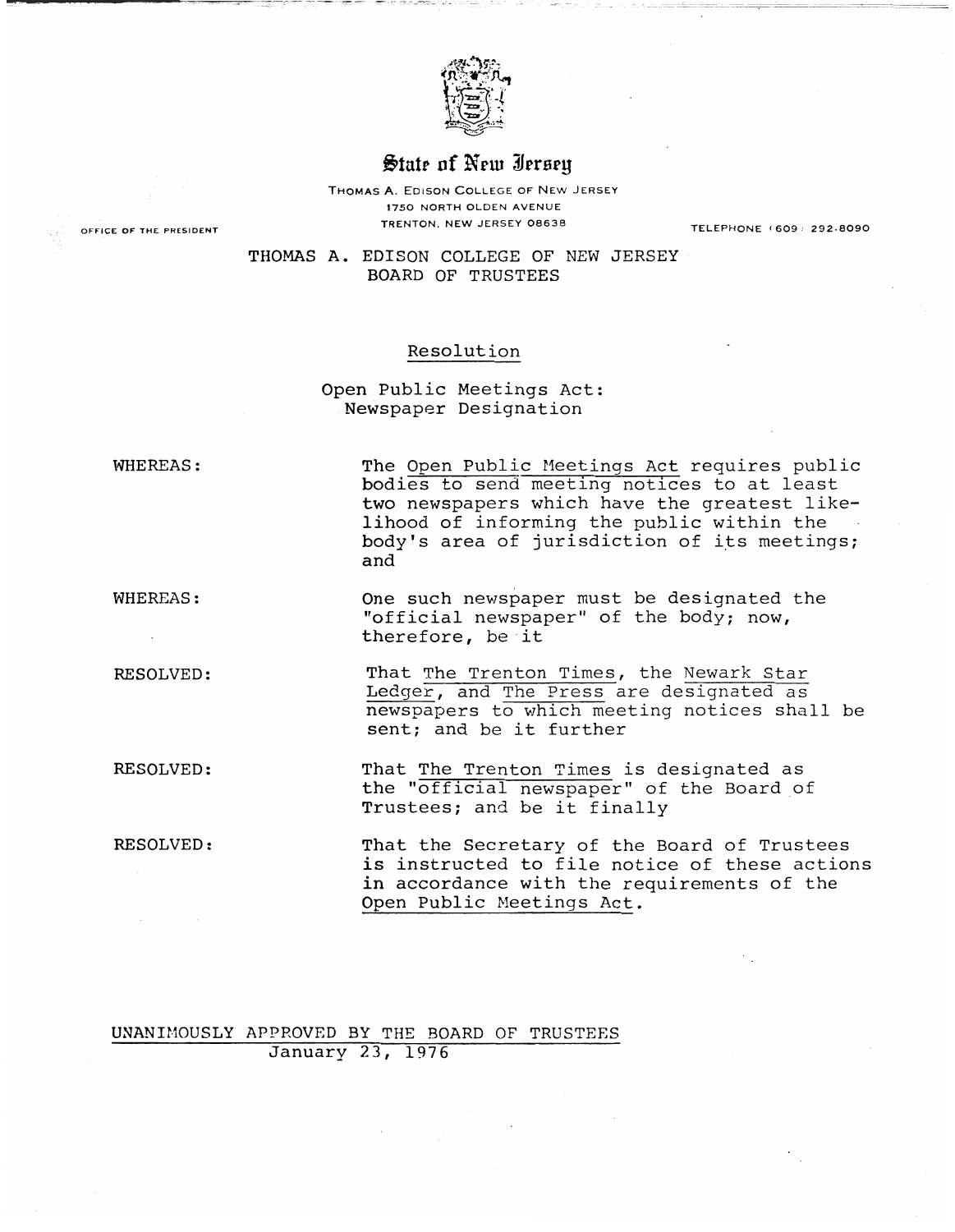

# $$$ tute of New Ierseu

THOMAS A. EDISON COLLEGE OF NEW JERSEY 1750 NORTH OLDEN AVENUE TRENTON. NEW JERSEY 08638 **OFFICE OF THE PRESIDENT** TELEPHONE' 609' 292·8090

THOMAS **A.** EDISON COLLEGE OF NEW JERSEY BOARD OF TRUSTEES

### Resolution

Open Public Meetings Act: Posting of Meeting Announcements

WHEREAS: The Open Public Meetings Act requires that notices of Board of Trustees meetings be in a public place reserved for such or similar announcements; now, therefore be it

RESOLVED: That the bulletin board located adjacent to the College's main entrance is designated as the public place reserved for the posting of all announcements which are required by the Open Public Meetings Act.

UNANHI0USLY APPROVED BY THE BOARD OF TRUSTEES January 23, 1976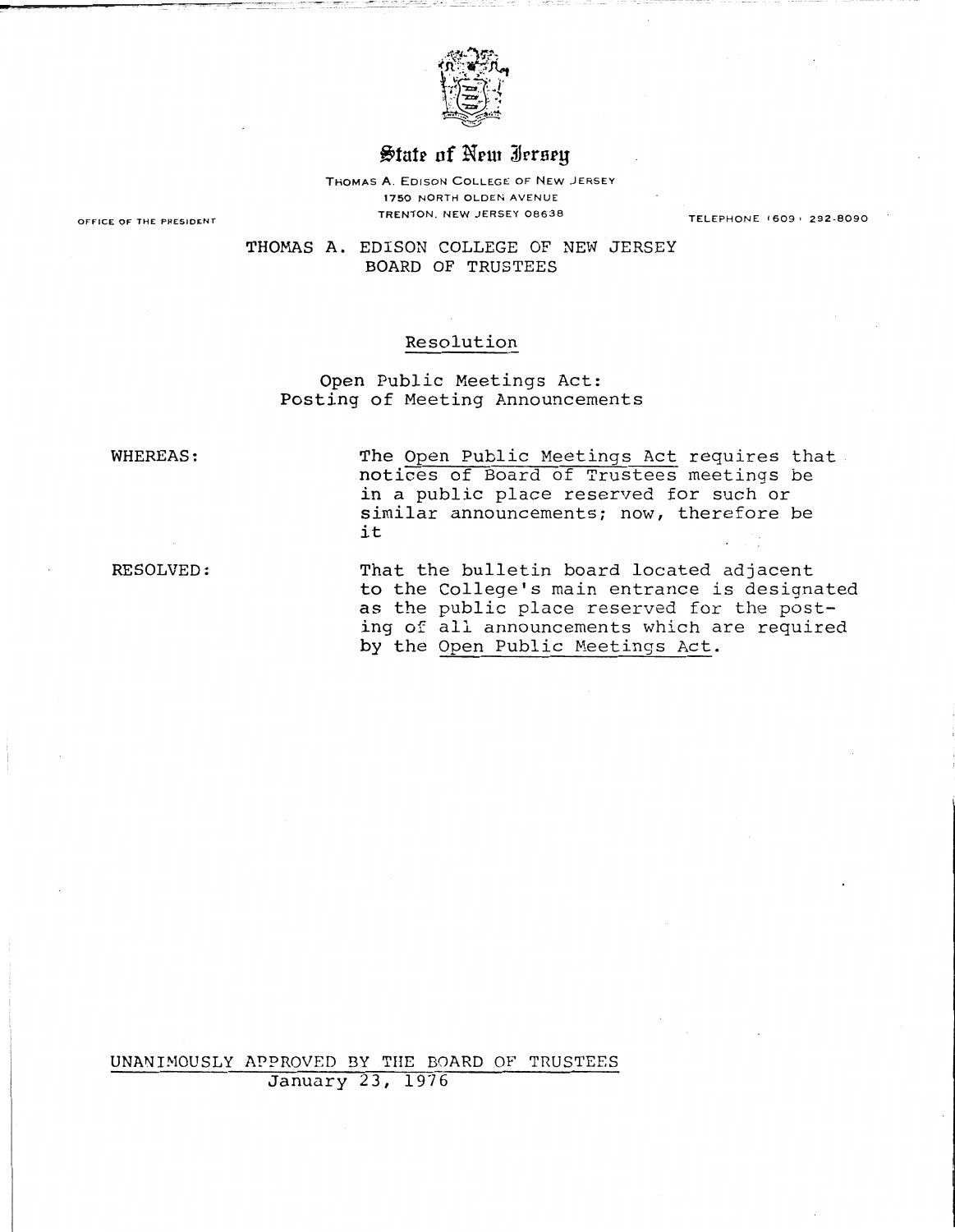

# State of New Iersey

THOMAS A. EDISON COLLEGE OF NEW JERSEY 1750 NORTH OLDEN AVENUE TRENTON. NEW JERSEY 06636 **OFFICE OF** THE **PRESIDENT** TELEPHONE (609, 292-6090

THOMAS A. EDISON COLLEGE OF NEW JERSEY BOARD OF TRUSTEES

#### Resolution

Open Public Meetings Act: 1975-76 Annual Meeting Schedule

WHEREAS: The Open Public Meetings Act requires that every public body annually formulate for the purpose of public inspection a schedule of the regular meetings of that body to be held during the succeeding year; and

WHEREAS: Such schedule shall contain the time, date and location of each meeting to the extent it is known; and

WHEREAS: Such schedule may be revised with appropriate notice within seven days following such revision; and

WHEREAS: Such schedule must include all meetings which are open to an effective majority of the members of the public body; now, therefore, be it

~-~---.-" --'''''- r- .,.--.------.

RESOLVED: That in accordance with the spirit and intent of the Open Public Meetings Act, the "Annual Notice" of scheduled meetings dated January 23, 1976 is adopted, and be it further

RESOLVED: That the Secretary of the Board of Trustees is instructed to disseminate the Annual Notice in accordance with the requirements of the Act.

UNANIMOUSLY APPROVED BY THE BOARD OF TRUSTEES January 23, 1976